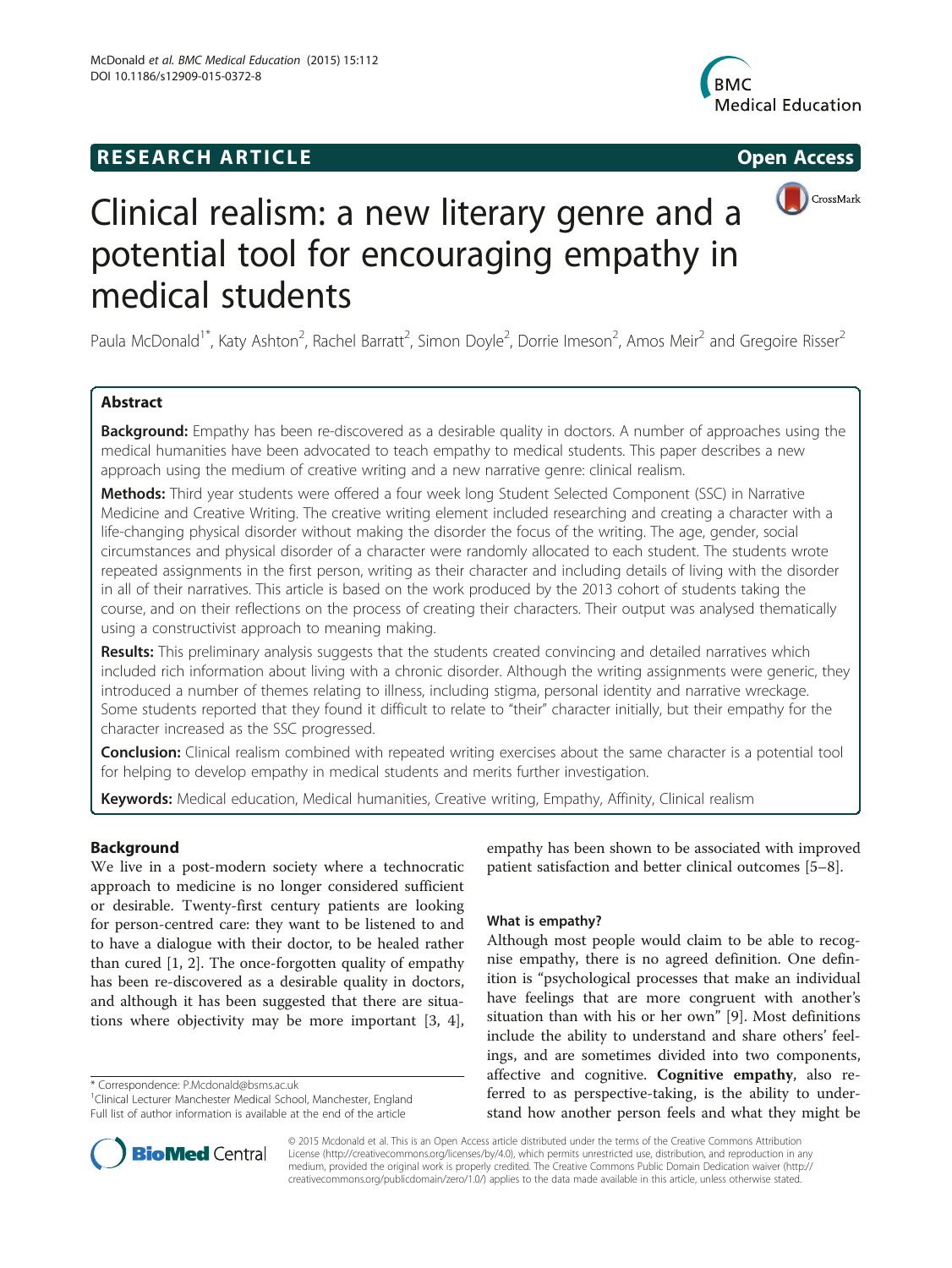thinking. The second component of empathy, affective empathy, includes experiencing the emotions that the other person is feeling [\[9](#page-8-0)]. Some observers add an intention to help [\[10](#page-8-0)]. A related concept is affinity, our natural attraction to others. Larson and Yao have commented on the tendency we have to empathise with people who are like us, and to not empathise with people who are seen as "other" or different from us [\[11, 12](#page-8-0)].

Neurobiological correlates of empathy have been demonstrated. A meta-analysis of neuro-imaging research on empathy found that the dorsal part of the left anterior midcingulate cortex was found to be activated more frequently in the cognitive- evaluative form of empathy, while the right anterior insula was activated only in the affective-perceptive form of empathy [\[13](#page-8-0)]. Recent, though disputed research, suggests that "mirror neurons" may be "the neural basis of our empathic capacities" [\[14, 15](#page-8-0)].

A number of approaches using the medical humanities have been advocated for teaching empathy to medical studentsx [[16](#page-8-0)]. This paper describes a new approach using the medium of creative writing and a new narrative genre: "clinical realism".

# What is clinical realism?

Clinical realism has its roots in the realism movement in art and literature in the nineteenth century. Realism, notes Morris, is "a literary form that has been associated with an insistence that art cannot turn away from the more sordid and harsh aspects of human existence" [\[17\]](#page-8-0). Modernism aimed to render a full report of human experience through the use of details, and was portrayed by George Eliot as "old women scraping carrots with their workworn hands" but also extended the subject matter of novels to incorporate class, gender, sexuality, and social reality [[17](#page-8-0), [18\]](#page-8-0). Although it was not seen as a separate movement at the time, a number of novelists such as Balzac, Flaubert, Eliot and Zola included realistic medical content in their novels. Rothfield analysed a selection of British and French medical realist novels, and noted that although realism is often equated with representation, the connection between medicine and realism varied with the purpose and period of the author. For example, he notes that the smallpox contracted by Mme. de Merteuil in Les Liasions Dangerouses serves as a metaphor which offers moral, social and narrative closure: "her disease had turned her round and… now her soul is in her face." We are told that she has been disfigured and has lost an eye, but there is no more detail about the disease. In contrast, Zola goes into graphic detail to discuss the smallpox which has killed his heroine in *Nana*, and which also perhaps, serves as a metaphor for the degeneration of an entire society: "the pustules had invaded the whole face, so that one pock touched the next. Withered and shrunken, they had taken on the greyish colour of mud…" Rothfield argues that medicine provided novelists with narrative strategies, epistemological assumptions and models of professional authority, and early medical realist novels in particular tended to portray illness as "either a fundamental ontological predicament or a punctual sign of innate moral inadequacy" [[18\]](#page-8-0).

Realism was replaced by other movements, including anti-realism, naturalism, detective fiction, modernism and post-modernism. In 1926, Virginia Woolf wrote an essay "On being ill", commenting: "Considering how common illness is...... it becomes strange indeed that illness has not taken its place with love, battle and jealousy among the prime themes of literature" [\[19](#page-8-0)]. As Jurecic notes, the paucity of writing about illness seems even more remarkable when it is set against the fact that five per cent of the world's population had died in the flu epidemic of 1918/19, less than a decade before Woolf wrote her essay [\[20\]](#page-8-0).

Frank has commented on the rise of modernism, when "the medical chart became the official story of the illness". He suggests that in post-modern time, people reclaimed the capacity for telling their own story [\[21\]](#page-8-0). Jurecic notes the flood of illness narratives that appeared in response to the emergence of HIV/AIDs in the late twentieth century, and the establishment of illness/disability narratives as a literary genre at around this time, albeit one that is not taken very seriously by critics [\[20\]](#page-8-0). The last decade has seen a similar explosion of graphic medicine accounts of illness. Graphic medicine explores the interaction between the medium of comics and the discourse of healthcare, and is allied to the graphic novel movement, which has produced "serious" comic books, aimed at adults. There are now numerous graphic medicine novels and autobiographies which recount illness narratives in cartoon form [[22](#page-8-0), [23\]](#page-8-0). There remains, however, very little representation of physical health problems in literary fiction. ONS statistics for 2014 show that over 11 million people in the UK have a limiting long-term illness, impairment or disability [[24](#page-8-0)] QoF (Quality and Outcomes Framework) statistics from GP practices for 2012/13 show that 13.7 % of registered patients have hypertension, 6.2 % have diabetes, 5.9 % have asthma, 4 % have chronic kidney disease, 3.3 % have coronary heart disease, 1.8 % have chronic obstructive pulmonary disease, 1.7 % have had a stroke or TIA and 1.6 % have atrial fibrillation [[25](#page-8-0)]. And yet people with chronic physical health problems are almost invisible in contemporary fiction - we rarely see anyone adjusting their dose of insulin, having side-effects from their medication, or plotting the route of an outing by the proximity of available toilets.

Illness and disability can profoundly affect an individual's life opportunities and personal identity [[24](#page-8-0)]. Goffman has written about how people with stigmatising conditions, including many health conditions, have to manage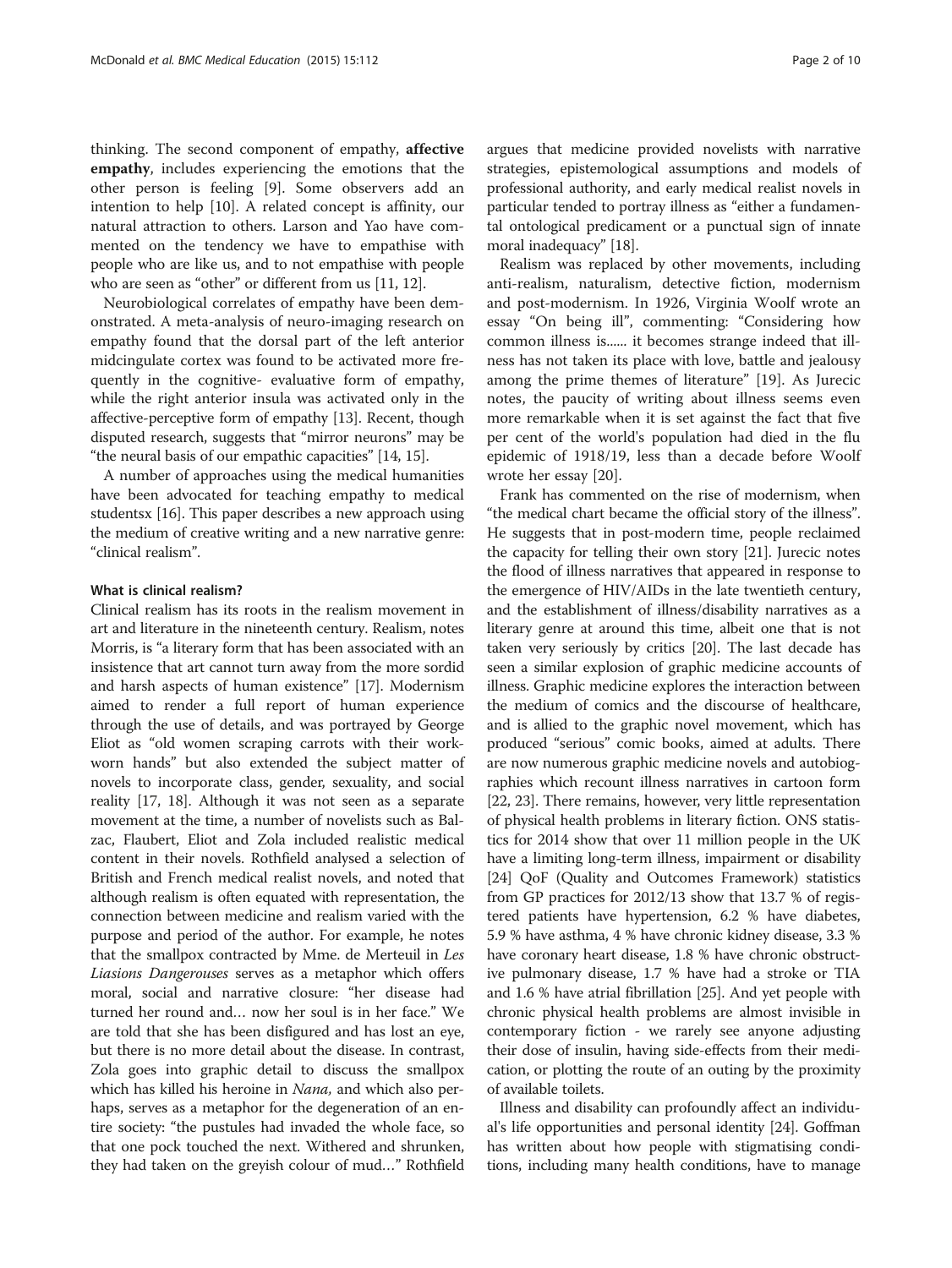their "spoiled identity" [[26](#page-8-0)]. Sontag notes how diseases such as cancer, TB and syphilis are seen "as punishment", betraying a character flaw, while the names of these diseases themselves have become adjectival, being used as a metaphor for evil [\[27\]](#page-8-0). Kleinman comments: "The trajectory of chronic illness assimilates to a life course, contributing so intimately to the development of a particular life that illness becomes inseparable from life history" [[28\]](#page-8-0). And yet in contemporary fiction we may hear about a character's appearance, class, ethnicity, education, job, politics, sexual proclivities, taste in music and even the contents of their handbag, but the day -to -day experience of living with a health problem is rarely represented.

For the purposes of this course, one of the authors (PM) created a new genre, clinical realism. This is defined as "Fictional writing where health problems are systematically represented, not as a metaphor, not as a plot point, and not as the central topic of the writing, but as a part of a character's personal identity and day to -day experience".

#### **Methods**

The creative writing course ran at Manchester Medical School from 2010–2013 and was offered to third year students twice a year as part of a four-week SSC in Narrative Medicine and Creative Writing. It accepted 6 to 8 students, who created and wrote about a character with a life-changing physical disorder. The students created a character with a back story including a serious health problem or caring for someone with a serious health problem. They then "inhabited" their character for four weeks, writing all their assignments in the first person. The assignments were not about their health problem, but were written in a "clinical realism" style, which, where possible, introduced some details about how they lived with their disorder into each piece of writing. They also wove details of the history of their disorder into their stories where it was relevant. The writing was mainly done as "homework", and was discussed in a weekly workshop, where students were asked to comment separately on the creative writing and the medical realism aspects of each submission. At the end of the course, the students wrote obituaries for their characters.

The course evolved from 2010–2013 in response to student feedback and teacher/learner experience. In 2013, the cohort on which this paper is based had workshops on narrative medicine [\[29\]](#page-8-0) and transactional analysis [\[30\]](#page-8-0), and interviewed patients with chronic disorders and listened to their stories. They presented one group workshop on a narrative medicine topic during the course, and at the end of the SSC, they wrote an essay on an aspect of narrative medicine, which could incorporate examples of their own writing if they wished. The last cohort of creative writing students also wrote about how they had developed their characters and their reflections on the course.

The creative writing sessions were developed by PM from part of a teaching module from an MA in creative writing at Manchester Metropolitan University. To create their characters, the students initially chose two letters, which became the initials of their character's name. They then drew randomly from a selection of paper slips with diagnoses on - in this cohort, irritable bowel syndrome, post head injury with memory impairment, posttreatment breast cancer, rheumatoid arthritis, hepatitis C and type 1 diabetes. They drew further slips to determine their age, sex, what sort of accommodation they lived in and who they lived with. They then chose names for their characters and completed a character creation questionnaire, which included details of their character, including details of their disorder and how it affected them, and also other aspects such as their appearance, what sort of clothes they wore, where they did their shopping, hobbies, aspirations, regrets and how they saw their future. The students were encouraged to research their characters by looking at online patient groups and blogs.

The workshop and writing exercises included dialogue, plot, genre, arc of the plot, description, unreliable narrator and microfiction exercises. As an example of the content, the genre workshop consisted of a discussion about genres, a short film parodying different genres, an exercise where the students wrote "consequences" type stories, each taking it in turn to write five minute segments of a "genre" story about each of their characters, and a homework genre exercise based on a conflict to do with eating lunch in a busy café.

There were some interactions with the narrative medicine seminars, for example the discussions of plot and genre in creative writing were followed by discussions and excises on plot and genre in narrative medicine.

As this report does not include real patient details and the module was approved by Manchester Medical School, no ethical approval was neccessary.

#### Theoretical approaches

This article focuses on the creative writing outputs of the cohort of six students attending the last session of the course. Additional material written by the students about their experiences of developing their characters and relevant comments from the end of module essays were also analysed with their written permission. The students were aged 21–24, three were female and three male, and they defined themselves as four white British, one white Other and one Other. Two were post graduate students and one was an Erasmus student [\[31](#page-8-0)] from France, spending a year at a British medical school.

The student outputs were analysed thematically using a constructivist approach to meaning-making as a guiding principle, as developed by Charmaz [[32\]](#page-8-0) and as used by Kristiansson et al. [[33\]](#page-8-0) Constructivism asserts that reality is constructed by individuals as they assign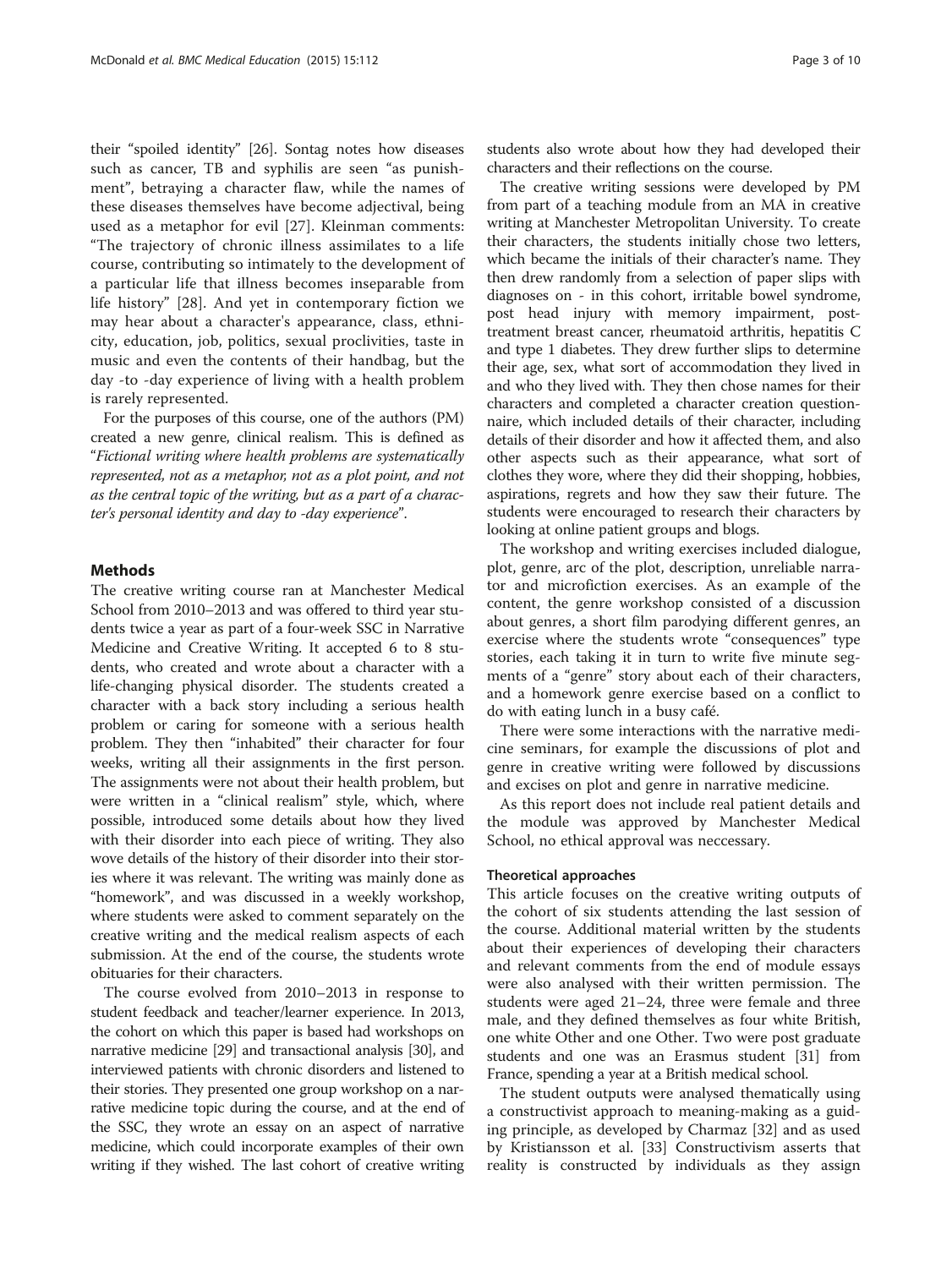meaning to the world around them. It aims to incorporate the multiple voices, views and visions of participants in rendering their lived experiences, and seeks to identify the patterns of behaviour in which people engage, and to understand them rather than explain them [\[32\]](#page-8-0).

The outputs were analysed to see how successfully the students had been able to "stand in someone else's shoes." In particular, evidence of representation of dayto- day experience of living with a chronic disorder and of its effects on personal and social identity were sought, and the students' comments on the course were analysed.

# Results

# Approaches to creating character

The students' approaches to creating their characters varied. One student based his character on patients he has seen previously whose stories had resonated with him, explaining;

My first instinct was to rush home to my textbooks to look up staging and prognoses, experimental treatments and side effects – to research the pathology to its fullest extent. However, I soon realised that this approach would give a medicalised perspective of the situation. It would be the narrative of a health professional rather than that of a patient. Instead, I consulted my patient logs…" (student 5)

Another reported that the exercise had made him look back and reflect on the patients he had met previously.

I guess I was also influenced by patients from my previous clinical placements at the hospital and in the community. From their stories and how they live with their condition. This writing was a great look back and reflection on them, on how diseases and diagnoses can affect you and your life. (student 6)

Others researched patient blogs and self- help sites as well as academic articles.

I read health discussions forums to read different patient's stories, to have a better idea, from their point of view of what their concerns are, what helped them. I then applied it to my character to see what he could have been experiencing. (student 3)

My character development was aided by reading online patient blog entries and discussion groups written by people suffering with Hepatitis C. This online resource allowed me to gain an insight into the daily struggles faced by real people living with hepatitis C, from drug side-effects to stigma faced helping me to create a more informed and believable

narrative. These online health narratives also helped me to gain an insight into the tone and language used by patients to describe their experiences, which I tried to incorporate into my own writing. (student 4)

One student set herself the task of imagining living with IBS in a different culture.

"It is estimated that almost 30 % of the Nigerian population have IBS, compared to 10-20 % of the western population. In my creative writing, I wanted to convey the cultural and social misconceptions of IBS in different cultures and the difficulties people with the condition face. To do so, I made Kazoo an isolated character who lived in a small fictional village in the north of Nigeria who is aware of something not being "quite right" with his health but misunderstands the source of the problems". (student1)

A student researching head injury pointed out that almost all the accounts she came across were written from the point of view of friends and family:

My research spanned numerous academic journals and texts, each of which provided interesting pathological insights, and a number of charitable websites aimed at sufferers of such injury – or rather their friends and family. The voice of the patient themselves was notably absent but rather their story was told in varying styles by those involved in their care. (student 2)

# Writing about the day- to- day experiences of living with a chronic disorder

Students were instructed to incorporate small details of living with chronic disorders, and did so successfully.

2 pm. Time to check my blood sugar (student 3)

I sigh and finish my coffee. I'm thinking of the stairs to the apartment (student 5)

I lay my burdens upon it (the kitchen table), the keys atop the jumbled letters, my handbag beside the bag of groceries. What now? What should be done next? I regard my collection and try to remember the next step in the sequence. The letters have confused my routine, my daughter normally takes care of them. (student 2)

# Facebook update:

Really not coping well today. Everything against me- boiler broke down last night, missed the postman, and doctor cancelled the clinic. ARGHHHHH. Any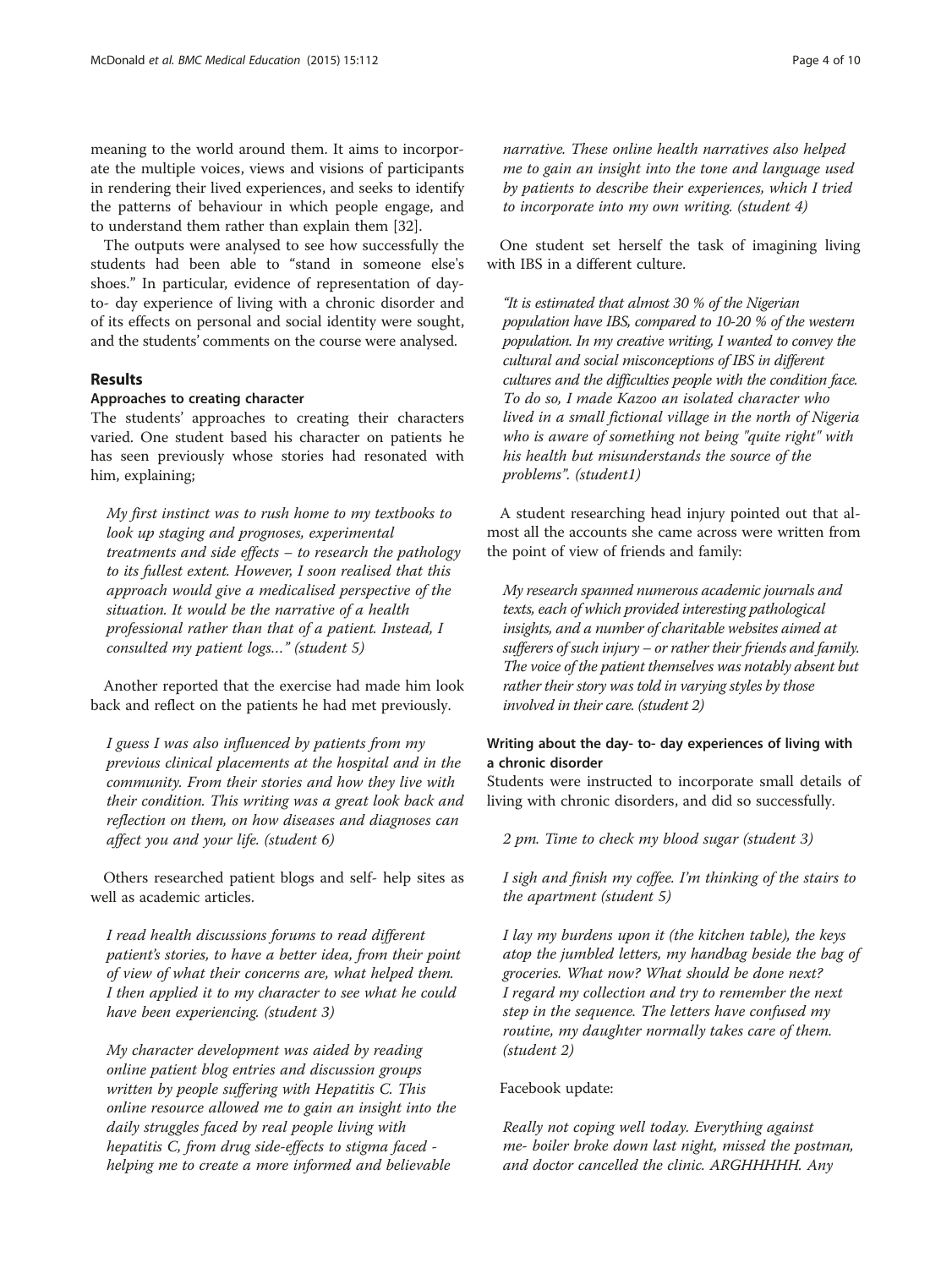suggested pick me ups/hugs/film recommendations- send this way! Like Comment Share Posted 27 min ago (student 4)

I finally find a pair of empty seats, but my victory is quickly dashed at the next stop as a huge, pungent man gets on, occupying the seat next to me. I look out of the window as waves of nausea hit me. Can't tell if it's the giant's odour or a parting gift from the chemo. Maybe it's both. (student 5)

# Illness-related themes covered in student writing

Although the writing exercises were generic, students nevertheless introduced a number of important illnessrelated themes, in particular in relation to stigma, personal identity and narrative wreckage.

#### Narratives dealing with stigma

Goffman suggested that stigmatised people have culturally unacceptable traits that are not considered "normal". Stigmatised people are considered to have a "spoilt" identity. Different medical conditions are viewed as more or less stigmatising. He suggests that the stigmatised person suffers from status loss and discrimination, and is expected to follow certain rules for handling "normals" (non- stigmatised people). These include not responding to snubs and insults, allowing intrusive questions and agreeing to be helped [\[26\]](#page-8-0).

Here a character with diabetes makes a challenging remark, which is dismissed by her brother:

Have you had the right dose of insulin? You know you can get… difficult if you haven't. (student 3)

A character who has been living on the streets is rejected:

"Get that piece of filth out of my sight!" (student1)

A neighbour feels able to ask intrusive questions:

"I don't mean to pry – but is everything OK? You're looking quite… well, peaky!" (student 4)

Goffman defined two levels of stigma – the discredited and the discreditable. A discreditable person is someone whose stigma has not yet been revealed, and may try to conceal it. Goffman terms this "passing" [\[26\]](#page-8-0). Passing often involves the management of information, with associated stress and distancing from others. Here, two different characters try to evade questioning:

Mentally too tired to prepare answers, my tactic was to remain as unresponsive as possible, like a suspect without a lawyer. (student 4)

Let's try and bring the conversation round to something else… (student 6)

A concept related to stigma is that of contagion, where people behave as though a non-infective disorder is catching. Here a character believes it literally:

"Please, Dr sir, do not get too close. You are too kind. I do not wish to cause any harm to anyone else.." (student1)

Falk introduced the concept of achieved stigma: "stigma that is earned because of conduct and/or because they contributed heavily to attaining the stigma in question" [[34](#page-8-0)]. Here we see the neighbour of a character with hepatitis C putting her firmly into the achieved stigma category:

"It's your mother I feel most sorry for, you really have made it your life's mission to destroy her." (student 4)

# Narratives dealing with Self- Image

Stigmatised people have to adjust their self-image in response to their "spoiled" identity [\[26\]](#page-8-0). Heatherton notes that many stigmatised people view themselves contemptuously, [\[35](#page-8-0)], as shown by this example of writing.

I can't bear the idea that my failings will be obvious to this person, that she will guess my diminished state. (student 2)

Here, a student's character contemplates the change in appearance of his hands after chemotherapy:

As my hand reaches for the doorknob, my phone rings. "Hello" It can't be the hospital again. Surely not. "Mr Mulligan?" I'm staring at my hand on the door. "Yes, who is this?" It doesn't seem to belong. "This is Sergeant Daniels, from the police." It's not really my hand though, is it? "I see. What can I do for you?" It looks so foreign. I don't recognise it. "There's been another incident at school. Your son is here with us at the station. We were hoping you could come down so we could sort this out." My hands were strong. Powerful. Not these disgusting, purple-shoed spiders. The discoloured nails, the bulging tendons, the sagging skin. Surely they could never belong to me? (student 5)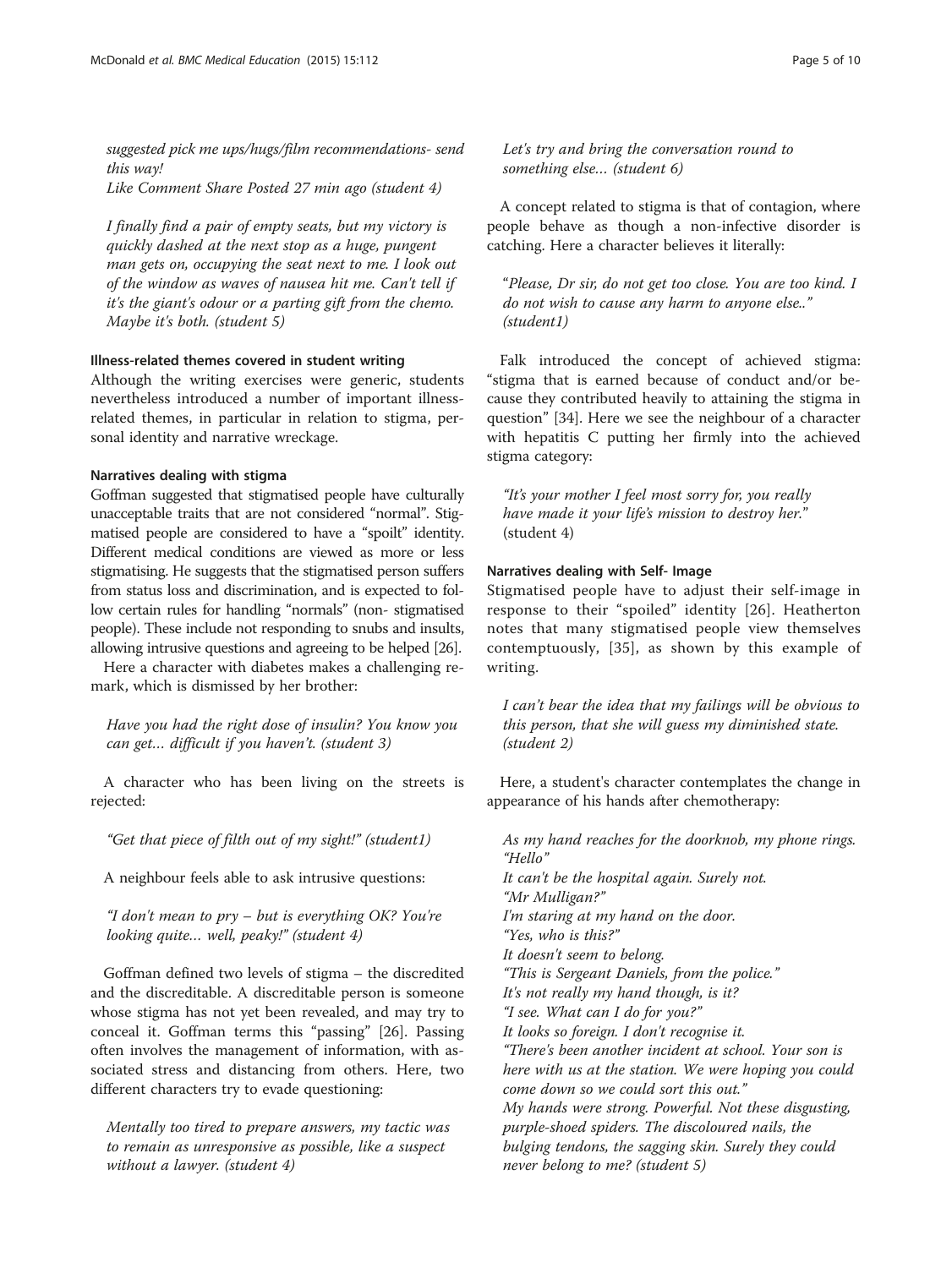#### Narrative Wreckage

Frank points out that serious illness is a loss of the "destination and map" that had previously guided the ill person's life and introduces the concept of "narrative wreckage", the "damage that illness has done to the ill person's sense of where she is in life and where she may be going" [\[21\]](#page-8-0).

Here a student shows her character's response to her diagnosis of Hepatitis C:

Just as I'd finally got my life back on track after years of being in the gutter, and now this...." (student 4)

Frank categorises illness narratives into three categories: a) restitution narratives, which have the storyline:"Yesterday I was healthy, today I'm sick, but tomorrow I'll be healthy again." b) Chaos narratives in which there is no control and an absence of narrative order and c) quest narratives, which are defined by the ill person's belief that something is to be gained from the experience [\[21](#page-8-0)]. Here is a chaos narrative, in which a student's character describes living with the uncertainty as to whether or not his cancer is in remission:

"And how did it look?" Alexander is impatient. He doesn't realise this is difficult for me. To speak about this. "Inconclusive."

"What does that mean?"

I sigh. "They don't really know. I have to wait and see. Can't do any more treatments at the moment, my body can't handle it. Don't think I'd want to, even if I could." I see Alexander's face darkens back to an emotionless mask. Now he really looks like me. "Oh, so you're going to die?" he asks bluntly. "I have to wait and see. Maybe it's cured, maybe it's coming back. Should find out in a month or so." There is a pause. "Fuck, man, that kinda sucks." Yes, I suppose it does kinda suck. "How do you feel about it?"

Feel? I don't know how I feel about it. I don't know if I do feel about it. (student 5)

# Here are more chaos narratives:

Slowly, I drag my weak, heavy limbs and clouded brain out of bed, concentrating on each step. Down the damp corridor with peeling wallpaper towards the door. I can see the faint red blur of the postman's jacket distancing further away through the window pane. All that's left is a pizza delivery advert and a red slip lying on the floor that infuriatingly reads "sorry you were out"- as if to mock my feeble attempt at movement. I'm reminded again of the cd that got stuck; useless and frustrating. (student 4)

What illness I suffer from, I do not know. The pain of the illness cripples me, leaves me sleepless and wrecks havoc with my insides. I'm sure it is what killed my family. … how much longer until it gets me too? (student 1)

I try to disconnect, to lose myself in some daydream or fantasy, to let my mind take over like I used to before. But I can't. The grey sombre weather, the putrid reek of my fellow humans, the doctor's clinically sterile behaviour, the mind-numbing tiredness, the realisation that I have wasted my life have drained me. Hollowed me out. There is no longer enough left of me to put into my imagination. I'm stuck, shackled to a world where everything is lonely, pointless and mortal. (student 5)

My memory is a messy patchwork of recounted, retrospective observations, facts and suppositions formed by doctors and various witnesses. Even the insurance companies seem to own a greater understanding of the circumstances than I do myself. (student 2)

As the module progressed, some of the students moved their characters on to other "scripts"

Here is a quest script, written after a character has discovered that his IBS is neither contagious nor fatal:

"As the doctor turns to leave, an idea comes to my mind. A purpose to my life that I could fulfil. "Dr, I want to help other people who suffer from my illness. I want to dedicate my life to making others aware that they have an illness and nothing else." (student 1)

Here is another quest narrative:

"So, what are you going to do? Dammit, you might only have a few weeks left to live! Do you wanna go out with regrets?"

"What do you suggest I do?" I notice a twinkle in his eye. Were they always like that? "When we get home, we're writing a list." He seems passionate. "A list?"

"A list. Of all the things you regret not doing. And then we're going to do them." He is smiling now. "We?"

"Yup. We." He gets up and heads towards the cafes door. "Don't you have school?" I call out after him. "Nah," he responds without a backwards glance, "I've been suspended for trying to burn it down."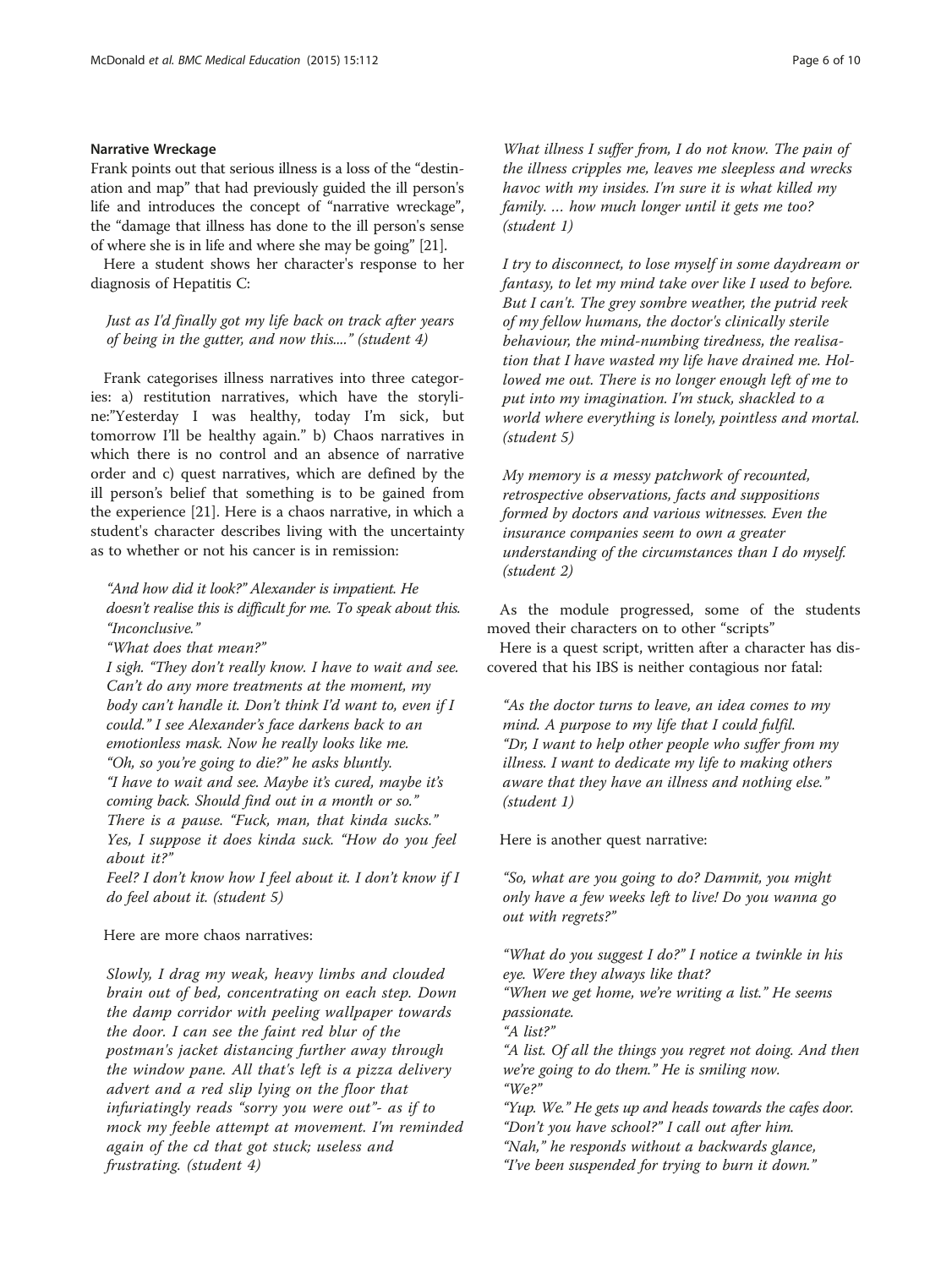I get up to follow him. He looks like me. But he is definitely Cassandra's son. (student 5)

Here is a restitution script:

"Can I get you anything?" asks a young girl, tray of empty glasses balanced in one hand. "Oh…a latte please", I smile up at her. "No problem." she returns the smile and turns away. A normal exchange for her, a small victory for me. The thank you had slipped from my lips without a silent reminder, a reprogramming of expected pleasantries that was becoming natural once more. My lips had quirked into that smile of their own volition, no forced mimicry of expression that it once was. I'm winning." (student 2)

Frank suggests that finding a new story restores coherence and offers the potential for healing [[21](#page-8-0)].

Here, a character contemplates a photograph of herself, taken before her head injury.

"I am no longer her. …… it is hard to mourn your own death when you are still living........The shy, smiling bride's hopes and dreams for the future no longer represent my own. I am changed, a different person. But I can see that I am alive. I must box up my old life, clear space for the endless potential that is me. I smile at her captured image, celebrate her love, her happiness and bid her goodbye." (student 2)

# Comments relating to affinity

The students were deliberately not given a choice of the age, gender, social circumstances or disorder of the patient they were to write about. Some were not pleased to be allocated patients with socially stigmatising disorders, or who were homeless, and admitted that they found it difficult to relate to their character initially:

"Initially I struggled to create an authentic character that I believed in  $-I$  had little knowledge of the impacts of hepatitis C from the patient's perspective." (student 4)

"My initial understanding of Rebecca (my character's name) had a rather tragic flavour. My imagination struggled to comprehend the possibility of life with such a disability, was frustrated by the limitations it imposed and saddened by the notable losses that would result." (student 2)

Some of the students wrote in their reports that they had felt increased empathy towards their character as the course progressed:

I realised when writing that Andrew's depression was not a new occurrence. It was something he had struggled with for most of his life. (student 5)

Putting him through different scenarios and using different writing types helped me create more about his feelings, his character….Through this course I feel like I evolved with my character and get to know more and more about him through the writing exercises. (student 6)

At first it was very unusual writing about a character I hadn't completely made up myself; as I progressed, I felt that I understood my character more due to the chronicity of her condition. This allowed me to empathise more with the situations she would find herself in on a daily basis. (student 3)

I found his story distressing and the more I spent on my creative writing, the more empathy I felt for his experiences in life. (student 1)

As the course progressed, the character developed from an abstract concept to a fully-fledged concept. As he gained depth, he became more relatable, gaining a history, ambitions, motivations, regrets that I could also understand. Additionally, as more was revealed about him, there was more for him to lose if his cancer came out of remission. Understanding this ominous sense of panic while trying to maintain a normal life made it easier to understand some of his decisions which might otherwise not have made sense (student 5)

Creative writing enabled me to access an otherwise alien experience and perspective and as a result feel genuine empathy and compassion towards someone I may otherwise have been quick to judge …….I was interested to see how my character's tone and attitude impacted on both the group's and my own emotions towards her…. (student 4)

My original perception was that her plot would necessarily be a tragedy, yet by truly engaging with the character, I began to realise her strength and potential, was able to envisage her success… my final piece demonstrates the acceptance, respect, love and hope that has developed for Rebecca, and which, as a partner in the telling of her story, she began to feel for herself. (student 2)

# Conclusion

The quality of writing produced by students on the SSC was high, and their writing was often very moving. Analysis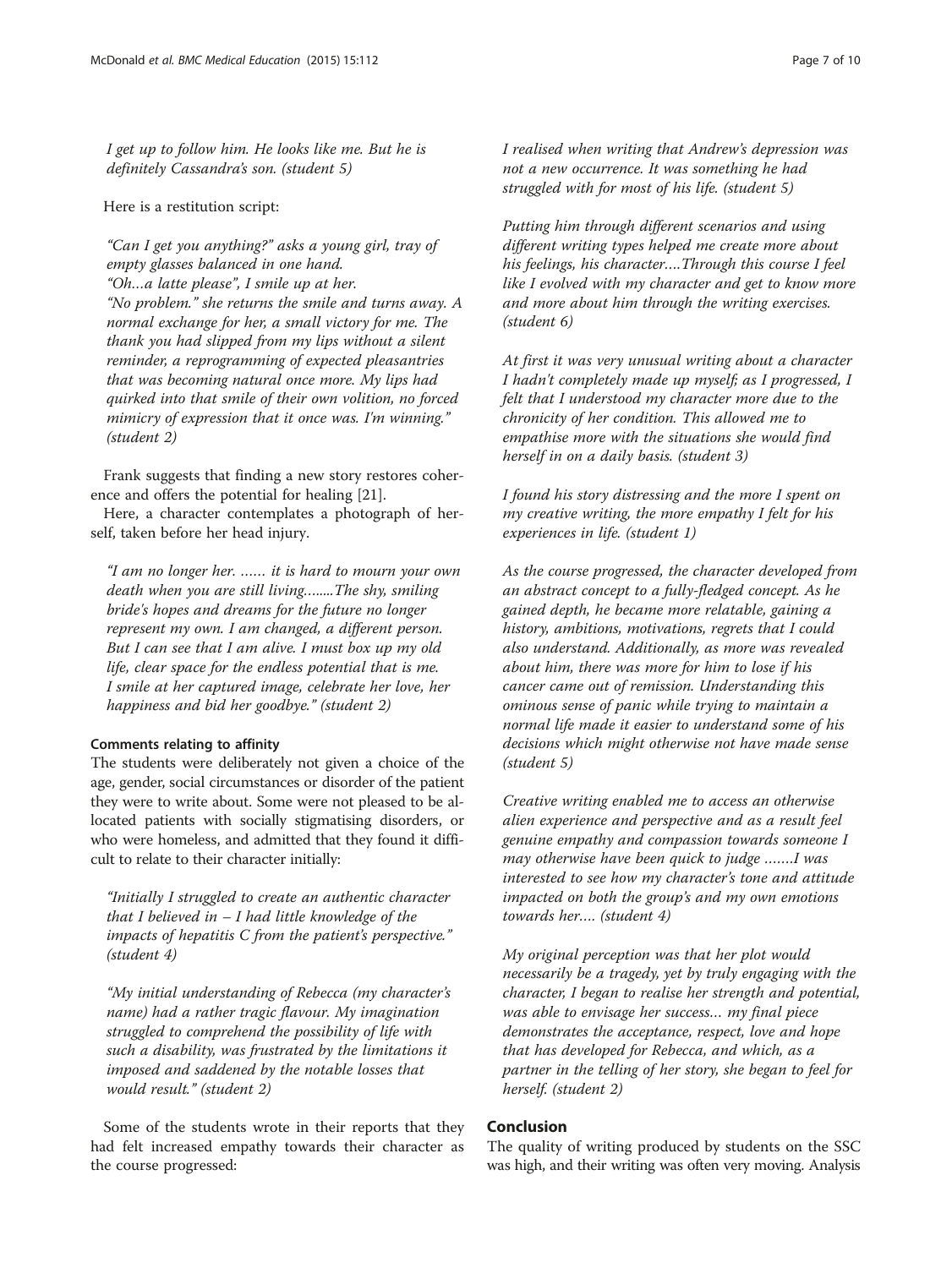of the writing showed that the students were able to produce successful portrayals of the day- to- day experience of living with a chronic disorder. Although they were given generic topics to write about, they also introduced a number of important illness-related themes including stigma, personal identity and narrative wreckage. Not every student wrote about all of these themes, but as all of the writing was discussed in the weekly workshops, all of them discussed the themes in the context of the fictional characters.

As well as demonstrating cognitive empathy, the ability to understand how another person feels, there was also some evidence of affective empathy, experiencing he emotions that other people are feeling ("I found his story distressing", "My final piece demonstrates the acceptance, respect, love and hope that has developed for Rebecca and which…she began to feel for herself"). An intention to help is obviously harder to demonstrate in creative writing, but it could be argued that the students who moved their characters on from their chaos scripts were trying to help them.

A recurrent theme was that during the process of creating and then repeatedly writing about the same fictional character the students felt that they developed a deeper empathic understanding of their character, even when they initially felt little connection with them.

Gordon and Evans suggest that many students are "disadvantaged" by their material advantages when it comes to understanding other people's lives [[36](#page-8-0)]. It appears that in this SSC, writing repeatedly about a character they initially felt little affinity with encouraged students to feel more empathic towards their fictional characters. This is an important finding.

There has recently been interest in Longitudinal Integrated Clerkships (LICs). These are lengthy immersion placements, often in rural primary care, during which students have the opportunity to experience continuity of care and management of patients with chronic illness. They have been shown to produce more empathic students [[37](#page-9-0), [38](#page-9-0)]. However, many medical courses offer mainly short rotations during which there may be limited opportunities to get to know patients well. One of the key features of LICs is the opportunity get to know and follow up patients. In a similar manner, repeatedly writing about the same character enabled the students on the SSC to get to "know" their characters. Charon suggests that health care workers need to develop "narrative competence", the ability to "recognise, absorb, interpret and be moved by the stories of illness" [\[29](#page-8-0)] and Kleinman has argued that "the interpretation of narratives of illness experience is "a core task in the work of doctoring, although the skill has atrophied in biomedical training" [[28\]](#page-8-0). Getting to know the patient and their narrative is a necessary pre-requisite to this. The group experience of the SSC offered a safe and curated space without background "noise" within which the students could explore a patient narrative in depth, and offered the group the opportunity to learn from each other. Elizur and Rosenheim have previously demonstrated how group experience can consolidate and deepen genuine empathy, and found that the effect of this persisted at follow-up [\[39\]](#page-9-0). The "empathy effect" effect of LICs has also been shown to persist after qualification as a doctor [\[40\]](#page-9-0). Shapiro and colleagues found that students trained in point-of-view writing demonstrated significantly more awareness of emotional and spiritual aspects of a paper case in and end of year writing assignment than did students trained in clinical reasoning [[41](#page-9-0)], while DasGupta and Charon found that a group of students who discussed their own personal illness narratives also reported an increased sense of regard and empathy for patients [\[42\]](#page-9-0).

Kumagi has written about the transformative nature of learning involving the use of narratives. He suggests that it involves learning on cognitive, affective and experiential levels, and results in a shift in non-verbalised, habitual, taken-for-granted frames of reference towards a perspective that is more open, reflective, and capable of change [\[43](#page-9-0)]. Gottschall, pointing to the evidence of a link between fiction reading and good social skills, comments on the role of implicit memory, the memory that is inaccessible to the conscious mind. He points out that realistic rehearsal of any skill leads to enhanced performance and that it is an axiom of neuroscience that "cells that fire together wire together" [[44\]](#page-9-0), a process that may also be applicable to rehearsal of empathy. It may not matter whether a narrative is constructed through creative writing or discovered through repeated clinical contact.

This study is based on a single module attended by six students and uses a qualitative approach to analyse whether the students were able to demonstrate empathy. The relatively small number of students involved means that the reports should be seen as a preliminary analysis, however the findings suggest that further work in this area is merited. There are challenges in considering how this should be done. Empathy is more commonly measured by self- administered questionnaire. However, as Pederson and Hemmerdinger and Stoddart have commented, there are issues of reliability and validity with most questionnaires attempting to measure empathy [\[45, 46](#page-9-0)]. A recent validation study using patient views found a correlation value of  $r = 0.48$  for one questionnaire, [[47](#page-9-0)] but a further attempt to validate the same questionnaire using feedback from standardised patients raised questions about possible ethnicity and gender biases in assessments carried out by the standardised patients [\[48\]](#page-9-0).

As Gordon and Evan point out, medical humanities are rarely part of the mainstream curriculum in medical schools, and are generally undertaken on an opt-in basis by small groups of students, making quantitative research difficult. However, as Kumagai notes, "qualitative approaches yield a more in-depth, richer understanding of the meaning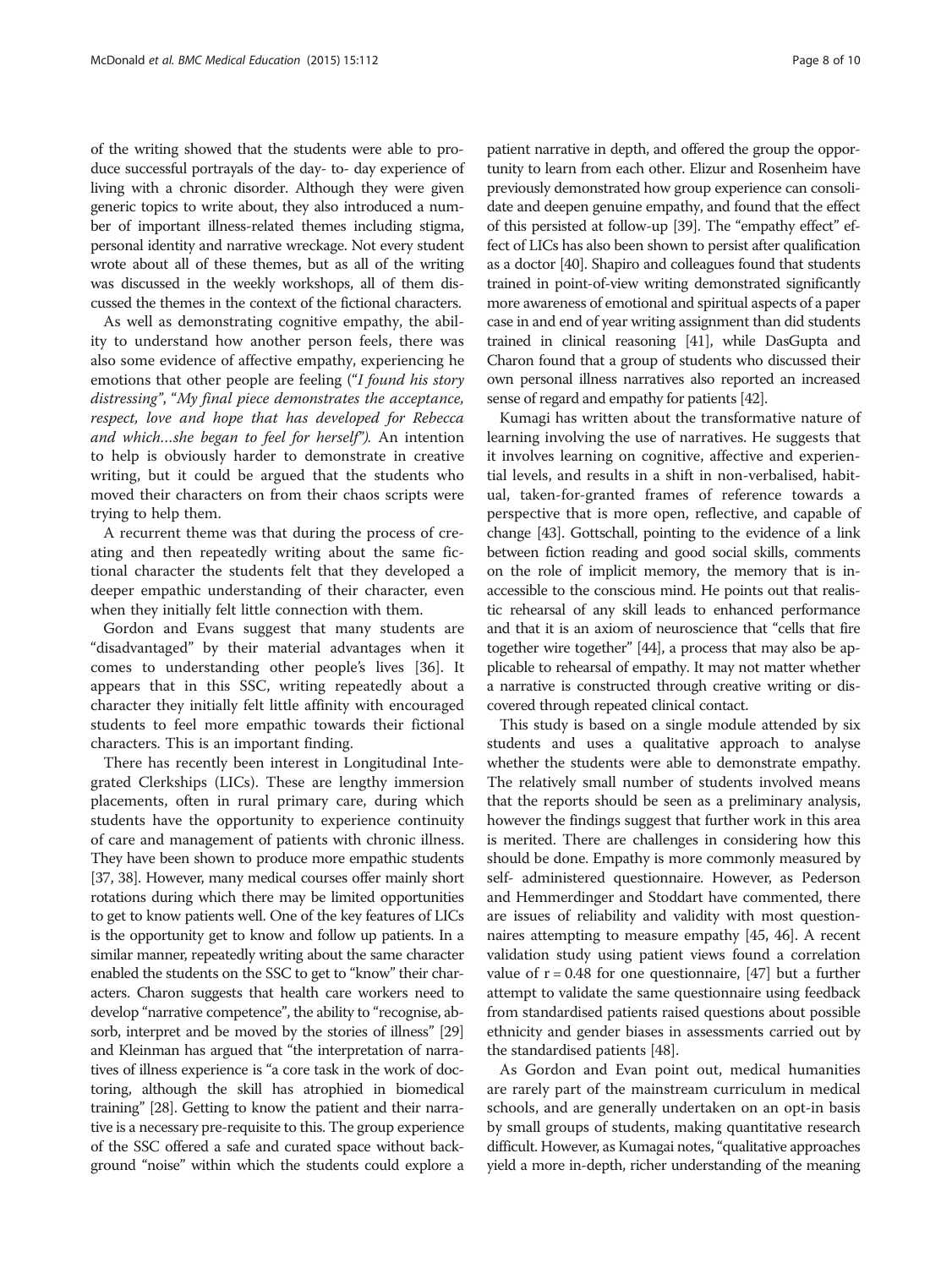<span id="page-8-0"></span>that individuals confer on events or life experiences" [\[43](#page-9-0)], while Greenhalgh notes that narrative techniques "provide the opportunity to generate insights that cannot be gained using the traditional tools of the quantitative researcher" [\[49](#page-9-0)] There may be a case to further develop qualitative work in this area.

Analysis of the students' writing showed that they demonstrated an ability to "stand in another's shoes" and, interestingly, the students' comments on their own writing showed that their ability to empathise with characters they initially felt little affinity for deepened as the SSC progressed. A medical realism approach to creative writing, combined with creating and then repeatedly writing about the same fictional character, offers the potential for a lowcost intervention in a safe and convenient environment, which can potentially help to increase the empathic ability of students. As such, it merits further assessment, which may be most appropriately carried out by qualitative methods.

# Ethics/consent statement

This article is based on a poster developed by PM and the other students. The work has not been published in whole or in part before. All authors have been actively involved in contributing to the content of the article.

#### Abbreviations

LICS: Longitudinal integrated clerkships; SSC: Student selected component.

#### Competing interests

The authors declare that they have no competing interests.

#### Authors' information

At the time of undertaking this project, PM was a lecturer in the Department of Primary Care at Manchester Medical School, and all of the other authors were medical students there. PM is now a Senior Teaching Fellow at Brighton and Sussex Medical School, and the remaining authors are medical students.

#### Acknowledgements

PM would like to thank Kaye Tew, her tutor on the Manchester Metropolitan University MA course in Creative Writing, and Mark Perry, Ian Williams and all of the other collaborators on the narrative medicine course.

#### Author details

<sup>1</sup>Clinical Lecturer Manchester Medical School, Manchester, England. <sup>2</sup>Medical student Manchester Medical School, Manchester, England.

#### Received: 7 October 2014 Accepted: 8 May 2015 Published online: 03 July 2015

#### References

- 1. Shapiro J. Perspective: does medical education promote professional alexithymia? A call for attending to the emotions of patients and self in medical training. Acad Med. 2011;86:326–32.
- 2. Greaves D. The Healing tradition: reviving the soul of Western medicine. Oxford: Radcliffe Publishing; 2004.
- 3. Pink DH. A whole new mind: why right brainers will rule the future. New York: Riverhead Books; 2006.
- Shapiro J. How do physicians teach empathy in the primary care setting? Acad Med. 2002;77:323–8.
- 5. Zachariae R, Pedersen CG, Jensen AB, Ehrnrooth E, Rossen PB, von der Maase H. Association of perceived physician communication style with

patient satisfaction, distress, cancer-related self-efficacy and perceived control over the disease. Br J Cancer. 2003;88:658–65.

- 6. Hojat M, Louis DZ, Markham FW, Wender R, Rabinowitz C, Gonnella JS. Physicians' empathy and clinical outcomes for diabetic patients. Acad Med. 2011;86:359–64.
- 7. Kim SS, Kaplowitz S, Johnston MV. The effects of physician empathy on patient satisfaction and compliance. Eval Health Prof. 2004;27:237–51.
- 8. Blatt B, LeLacheur SF, Galinsky AD, Simmens SJ, Greenberg L. Does perspective-taking increase patient satisfaction in medical encounters? AcadMed. 2010;85:1445–52.
- 9. Hoffman MI. Empathy and moral development: implications for caring and justice. Cambridge UK: Cambridge University Press; 2000.
- 10. Hojat M, Gonnella JS, Nasca TJ, Mangione S, Vergare M, Magee M. Physician empathy: Definition, components, measurement, and relationship to gender and specialty. Am J Psychiatry. 2002;159:1563–69.
- 11. Larson EB, Yao X. Clinical empathy as emotional labour in the patientphysician relationship. JAMA. 2005;293:1102.
- 12. Garden R. The problem of empathy: medicine and the humanities. New literary history. 2007;38(3):551–67.
- 13. Fan Y, Duncan N, de Greck M, Northoff D. Is there a core neural network in empathy? An fMRI based quantitative meta-analysis. Neuroscience & Biobehavioral Reviews. 2011;35:903–11.
- 14. Corradini A, Antonietti A. Mirror neurons and their function in cognitively understood empathy. Consciousness and Cognition. 2013;22:1152–61.
- 15. Jacob P. What do mirror neurons contribute to human social cognition? Mind and Language. 2008;2:190–223.
- 16. Batt-Rawden SA, Chisholm MS, Anton B, Flickinger TE. Teaching empathy to medical students: an updated systematic review. Acad Med. 2013;88:1171–7.
- 17. Morris P. Realism. Oxon: Routledge; 2003.
- 18. Rothfield L. Vital Signs: Medical realism in nineteenth century fiction. New Jersey: Princeton University Press; 1992.
- 19. Woolf V. On being ill. Martino Publishing 2014 (originally published in the New criterion 4 (1) 1926).
- 20. Jurecic A. Illness as a narrative. USA: Pittsburg Press; 2012.
- 21. Frank AW. The Wounded Storyteller. Body, Illness and Ethics. 2nd ed. Chicago and London: The University of Chicago Press Ltd; 1995.
- 22. Green MJ, Myers KR. Graphic medicine: use of comics in medical education and patient care. BMJ. 2010;340:c863.
- 23. Williams I. Graphic medicine: comics as medical narrative. Medical Humanities. 2012;38:21–7.
- 24. ONS Department for work and pensions office for disability issues. Disability facts and figures 16.1.2014 . Available from: [https://www.gov.uk/](https://www.gov.uk/government/publications/disability-facts-and-figures/disability-facts-and-figures) [government/publications/disability-facts-and-figures/disability-facts-and](https://www.gov.uk/government/publications/disability-facts-and-figures/disability-facts-and-figures)[figures](https://www.gov.uk/government/publications/disability-facts-and-figures/disability-facts-and-figures) Accessed 3.3.2015.
- 25. 25. Health and Social Care Information Centre. Quality and Outcomes Framework (QOF) - 2013–14 Publication date: October 28, 2014. Available from:<http://www.hscic.gov.uk/catalogue/PUB15751> Accessed 3.3.2015.
- 26. Goffman E. Stigma: the management of spoiled identity. New Jersey: Prentice Hall Ltd; 1963.
- 27. Sontag S. Illness as a metaphor. 11th ed. London: Penguin; 2002.
- 28. Kleinman A. The illness narratives. suffering, healing and the human condition. USA: Perseus; 1988.
- 29. Charon R. Narrative medicine: Honoring the stories of illness. Oxford/New York: OUP; 2006.
- 30. Stewart I, Joines V. TA today: A new introduction to transactional analysis. Nottingham: Lifespace Pub; 1987.
- 31. Erasmus programme. Accessed at:<http://erasmusprogramme.com/> Accessed 3.3.2015.
- 32. Bryant A, Charmaz K. Grounded theory research; methods and practices. In: Bryant A, Charmaz K, editors. The Sage handbook of grounded theory. London: Sage Publications; 2007. p. 1–29.
- 33. Kristiansson MH, Troein M, Brorsson A. We lived and breathed medicinethen life catches up: medical students'reflections. BMC Medical Education. 2014;14:66.
- 34. Falk G. Stigma- how we treat outsiders. New York: Prometheus Books; 2001.
- 35. Heatherton T, Hebl MR, Hull JG, Kleck RE. The social psychology of stigma. New York: Guildford Press; 2000.
- 36. Gordon JJ, Evans HM. Learning medicine from the humanities. Edinburgh: ASME; 2007.